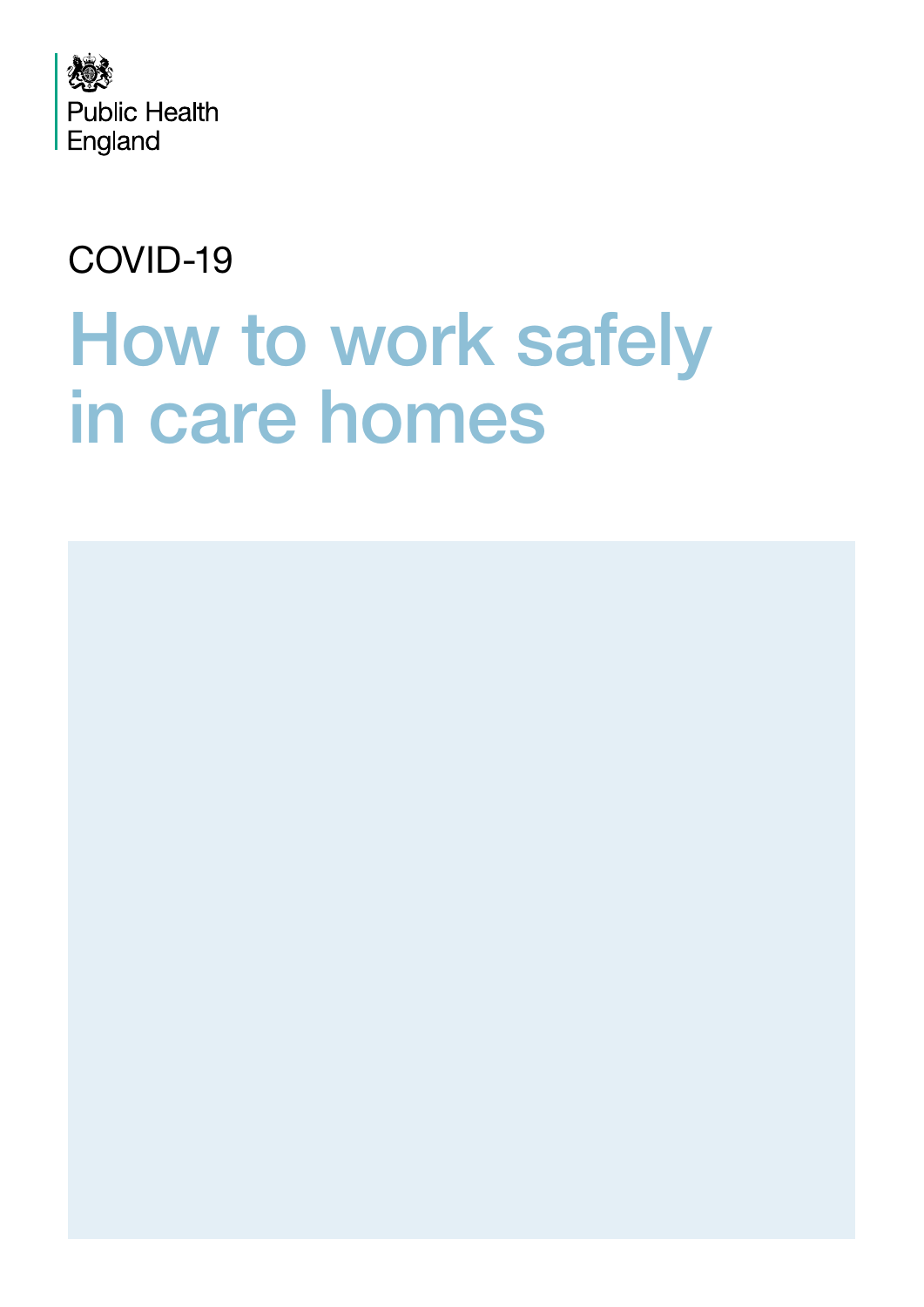## **PPE recommendations for care home staff in the context of sustained COVID-19 transmission in the UK**

#### Scope and purpose

This resource provides guidance on the use of personal protective equipment (PPE) for care workers working in care homes during sustained COVID-19 transmission in the UK. This resource explains how PPE guidance applies to the care home setting and is drawn from full infection prevention and control (IPC) and PPE guidance found here: [www.gov.uk/government/publications/wuhan-novel-coronavirus](http://www.gov.uk/government/publications/wuhan-novel-coronavirus-infection-prevention-and-control.)[infection-prevention-and-control.](http://www.gov.uk/government/publications/wuhan-novel-coronavirus-infection-prevention-and-control.)

This resource applies the recommendations from the main PPE guidance to care home settings. It reflects the current context of sustained transmission in the UK. The PPE recommendations in this resource should be followed for all care home interactions during the sustained transmission period.

Providers will need to consider how to operationalise recommendations according to their individual circumstances and operating model and may also wish to refer to PPE recommendations for homecare (domiciliary care) settings.

Supported residential living has been removed from the scope of the document based on feedback that this terminology covers settings outside of the focus of this resource. In addition to this resource a resource for domiciliary care has now been published.

Please note that any guidance contained in this resource should be treated as guide, and in the event of any conflict between any applicable legislation and this resource, the applicable legislation shall prevail.

Changes and updates to this resource

This resource has been updated from the previous version of this document as follows:

- the information on PPE has been simplified following feedback for the adult social care sector The flowchart has been removed, for simplicity PPE for COVID-19 is currently recommended for all care homes during sustained COVID-19 transmission
- changes to text, including addition of text to provide further explanation for recommendations and to make content easier to read
- addition of questions to 'frequently asked questions' section including:
	- how and where should I put on and take off PPE?
	- can I use a homemade face mask or cloth mask?
	- should I wear an apron that protects my sleeves?
	- what should we do when we are caring for someone who has previously tested positive for COVID-19?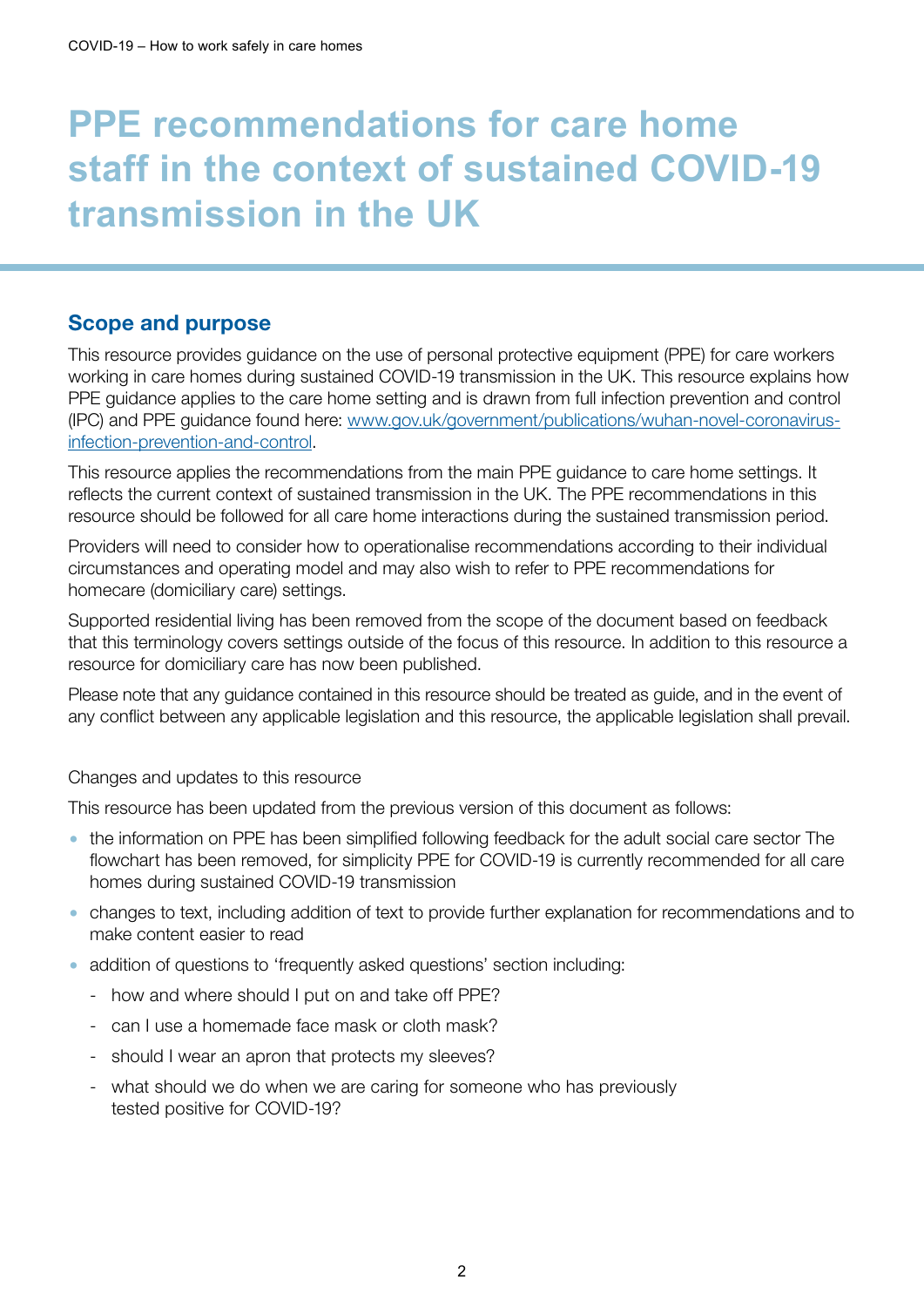## <span id="page-2-0"></span>**Care home staff in the context of sustained COVID-19 transmission in the UK**

#### When providing personal care which requires you to be in direct contact with the resident(s) (e.g. touching) OR within 2 metres of a resident who is coughing

These recommendations apply:

**Recommended PPE items Explanation**

- whether the resident you are caring for has symptoms or not, and includes all residents including those in the 'extremely vulnerable' group and those diagnosed with COVID-19.
- whenever you are within 2 metres of any resident who is coughing, even if you are not providing direct care to them.
- to all direct care, for example: assisting with getting in/out of bed, feeding, dressing, bathing, grooming, toileting, applying dressings etc. and or when unintended contact with residents is likely (e.g. when caring for residents with challenging behaviour).

These recommendations assume that care workers are not undertaking aerosol generating procedures (AGPs).

Note: PPE is only effective when combined with: hand hygiene (cleaning your hands regularly and appropriately); respiratory hygiene <https://coronavirusresources.phe.gov.uk/hand-hygiene> and avoiding touching your face with your hands, and following standard infection prevention and control precautions. [www.nice.org.uk/guidance/cg139](http://www.nice.org.uk/guidance/cg139)

| <b>RECOMMENDED FFE RENS</b>             | EXPIGHALIVII                                                                                                                                                                                                                                                             |
|-----------------------------------------|--------------------------------------------------------------------------------------------------------------------------------------------------------------------------------------------------------------------------------------------------------------------------|
| <b>Disposable</b><br>gloves             | Single use to protect you from contact with resident's body<br>fluids and secretions.                                                                                                                                                                                    |
| <b>Disposable</b><br>plastic apron      | Single use to protect you from contact with resident's body<br>fluids and secretions.                                                                                                                                                                                    |
| <b>Fluid-resistant</b><br>surgical mask | Fluid-repellent surgical masks can be used continuously while providing<br>care, until you take a break from duties (e.g. to drink, eat, for your break<br>time or end of shift).                                                                                        |
|                                         | The mask is worn to protect you, the care worker, and can be used while<br>caring for a number of different residents. You should not touch your face<br>mask unless it is to put it on or remove it.                                                                    |
|                                         | You should remove and dispose of the mask if it becomes damaged, soiled,<br>damp, or uncomfortable to use. You need to use a new mask when you re-<br>start your duties after a break.                                                                                   |
| Eye protection                          | Eye protection may be needed for care of some residents where there is<br>risk of droplets or secretions from the resident's mouth, nose, lungs or from<br>body fluids reaching the eyes (e.g. caring for someone who is repeatedly<br>coughing or who may be vomiting). |
|                                         | Use of eye protection should be discussed with your manager and you<br>should have access to eye protection (such as goggles). If you are provided<br>with goggles, then you should be given instructions on how to clean and<br>store them between duties.              |
|                                         | Eye protection can be used continuously while providing care, until you<br>need to take a break from duties.                                                                                                                                                             |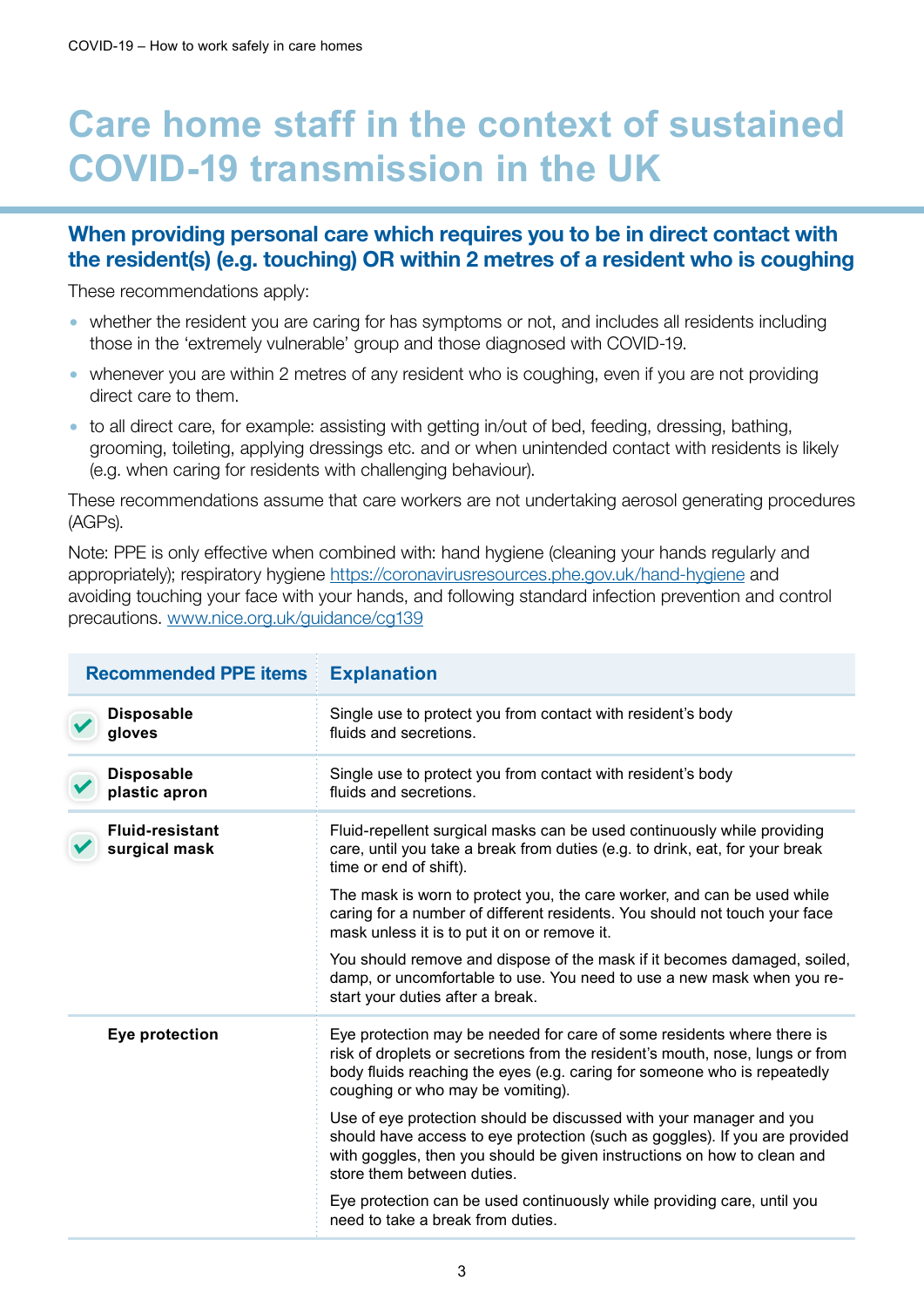#### When performing a task requiring you to be within 2 metres of resident(s) but no direct contact with resident(s) (i.e. no touching)

These recommendations apply for tasks such as: performing meal rounds, medication rounds, prompting people to take their medicines, preparing food for residents who can feed themselves without assistance, or cleaning close to residents.

If practical, residents with respiratory symptoms should remain inside their room, they should be encouraged to follow good respiratory hygiene. If unable to maintain 2 metre distance from a coughing resident then follow recommendations above.

Note: PPE is only effective when combined with: hand hygiene (cleaning your hands regularly and appropriately); respiratory hygiene <https://coronavirusresources.phe.gov.uk/hand-hygiene> and avoiding touching your face with your hands, and following standard infection prevention and control precautions. [www.nice.org.uk/guidance/cg139](http://www.nice.org.uk/guidance/cg139)

| <b>Recommended PPE items</b>  | <b>Explanation</b>                                                                                                                                                                                                                                                                                                                               |
|-------------------------------|--------------------------------------------------------------------------------------------------------------------------------------------------------------------------------------------------------------------------------------------------------------------------------------------------------------------------------------------------|
| Disposable gloves<br>Х        | Not required.                                                                                                                                                                                                                                                                                                                                    |
| Disposable plastic apron<br>Х | Not required.                                                                                                                                                                                                                                                                                                                                    |
| <b>Surgical</b><br>mask       | Surgical masks can be used continuously while providing care, until you<br>take a break from duties (e.g. to drink, eat, take a break from duties at your<br>break time or at end of shift).                                                                                                                                                     |
|                               | The mask is worn to protect you, the care worker, and can be used while<br>caring for a number of different residents. You should not touch your face<br>mask unless it is to put it on or remove it.                                                                                                                                            |
|                               | You should remove and dispose of the mask if it becomes damaged, soiled,<br>damp, or uncomfortable to use. You need to use a new mask when you re-<br>start your duties after a break.                                                                                                                                                           |
|                               | Note: surgical masks do not need to be fluid repellent for use in this<br>situation. However, if you are already wearing a fluid-repellent surgical mask<br>there is no need to replace it, and if only fluid-repellent surgical masks are<br>available then these may be used.                                                                  |
|                               | A fluid-resistant surgical mask may be needed where there is high risk<br>from respiratory droplets (e.g. when undertaking prolonged tasks close to<br>residents who are persistently coughing or where it is not certain you can<br>remain 2 metres away from coughing residents).                                                              |
|                               | Use of fluid-resistant masks should be discussed with your manager and be<br>informed by a risk assessment in your care home.                                                                                                                                                                                                                    |
| Eye protection                | Eye protection is not required if you are not within 2 metres of someone with<br>a cough.                                                                                                                                                                                                                                                        |
|                               | Eye protection may be needed for care if you cannot maintain a 2 metre<br>distance and is needed for certain tasks where there is risk of droplets<br>or secretions from the resident's mouth, nose, lungs or from body fluids<br>reaching the eyes (e.g. prolonged tasks near residents who are repeatedly<br>coughing or who may be vomiting). |
|                               | Use of eye protection should be discussed with your manager and you<br>should have access to eye protection (such as goggles). If you are provided<br>with goggles, then you should be given instructions on how to clean and<br>store them between visits                                                                                       |
|                               | Eye protection can be used continuously while providing care, until you need<br>to take a break from duties.                                                                                                                                                                                                                                     |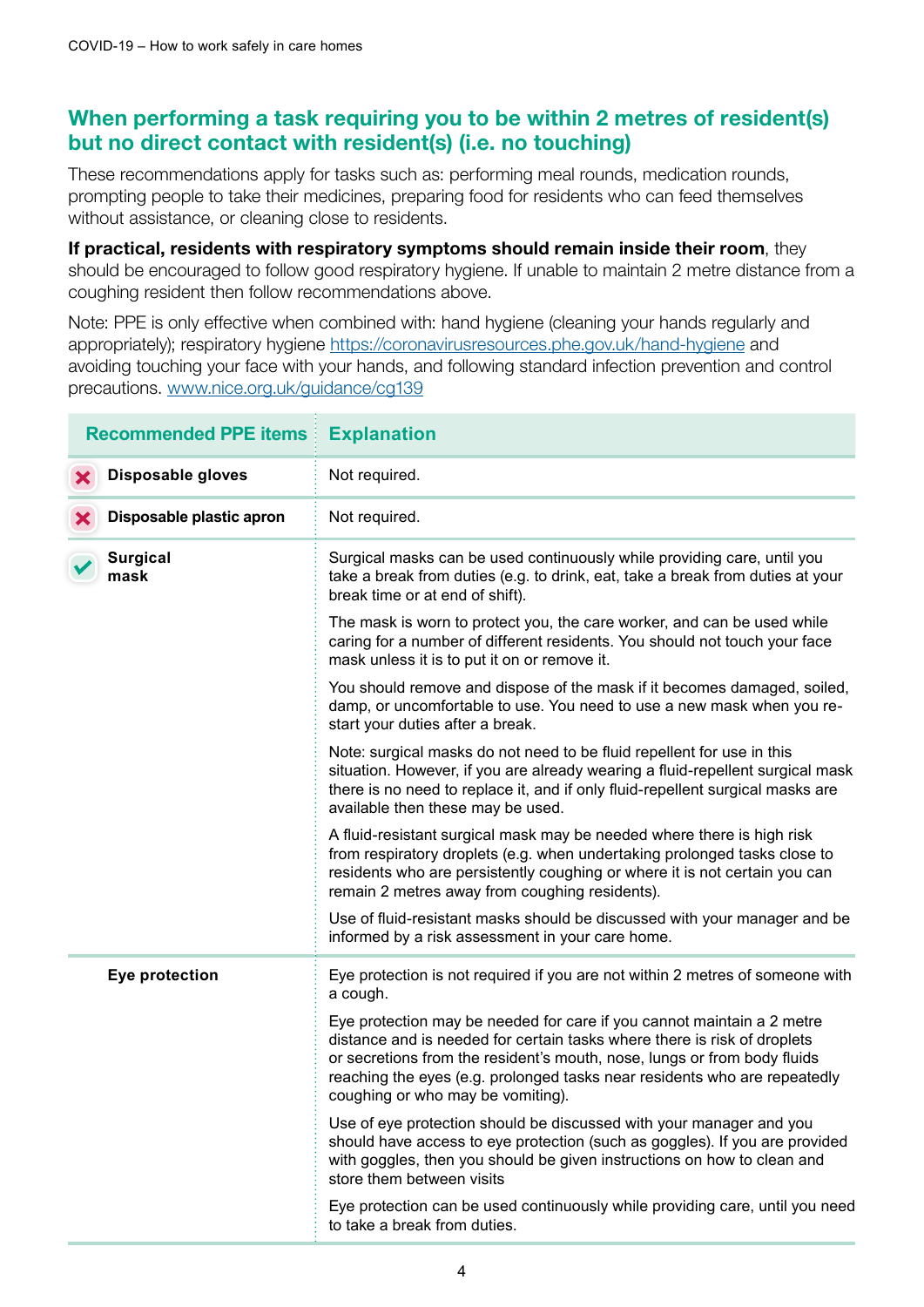#### When working in communal areas with residents- no direct contact with resident(s) though potentially within 2 metres of resident(s)

This guidance applies for tasks such as: working in dining rooms, lounges, corridors etc.

If practical, residents with respiratory symptoms should remain inside their room, they should be encouraged to follow good respiratory hygiene. If unable to maintain 2 metre distance from a coughing resident then follow recommendations above.

Note: PPE is only effective when combined with: hand hygiene (cleaning your hands regularly and appropriately); respiratory hygiene <https://coronavirusresources.phe.gov.uk/hand-hygiene> and avoiding touching your face with your hands, and following standard infection prevention and control precautions. [www.nice.org.uk/guidance/cg139](http://www.nice.org.uk/guidance/cg139)

| <b>Recommended PPE</b>   | <b>Explanation</b>                                                                                                                                                                                                                                                                  |
|--------------------------|-------------------------------------------------------------------------------------------------------------------------------------------------------------------------------------------------------------------------------------------------------------------------------------|
| Disposable gloves        | Not required.                                                                                                                                                                                                                                                                       |
| Disposable plastic apron | Not required.                                                                                                                                                                                                                                                                       |
| <b>Surgical</b><br>mask  | Surgical masks can be used continuously while providing care, until you<br>take a break from duties (e.g. to drink, eat, take a break from duties at your<br>break time or at end of shift).                                                                                        |
|                          | The mask is worn to protect you, the care worker, and can be used while<br>caring for a number of different residents. You should not touch your face<br>mask unless it is to put it on or remove it.                                                                               |
|                          | You should remove and dispose of the mask if it becomes damaged, soiled,<br>damp, or uncomfortable to use. You need to use a new mask when you re-<br>start your duties after a break.                                                                                              |
|                          | Note: surgical masks do not need to be fluid repellent for use in this<br>situation. However, if you are already wearing a fluid-repellent surgical<br>mask there is no need to replace it, and if only fluid-repellent surgical masks<br>are available then these may be used.     |
|                          | A fluid-resistant surgical mask may be needed where there is high risk<br>from respiratory droplets (e.g. when undertaking prolonged tasks close to<br>residents who are persistently coughing or where it is not certain you can<br>remain 2 metres away from coughing residents). |
|                          | Use of fluid-resistant masks should be discussed with your manager and be<br>informed by a risk assessment in your care home.                                                                                                                                                       |
| Eye protection           | Not required.                                                                                                                                                                                                                                                                       |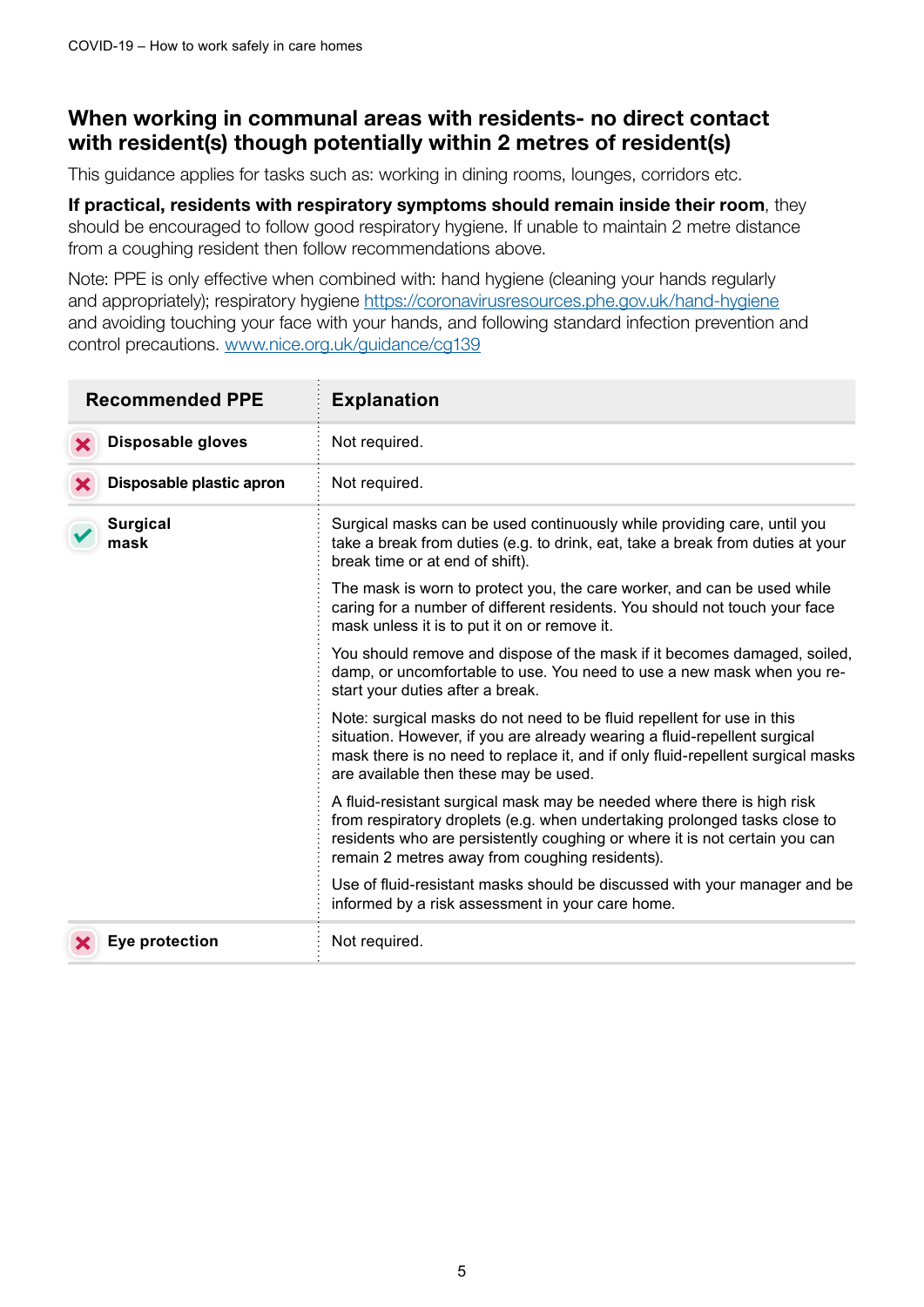# **Q&A for personal protective equipment (PPE) in care homes in the context of sustained COVID-19 transmission in the UK**

#### What is meant by Sustained Transmission of COVID-19?

We are currently experiencing sustained transmission of COVID-19 across the UK. COVID-19 is common in the community and care workers should assume they are likely to encounter people with COVID-19 infection in their routine work. Sustained transmission is when infection is widespread and that for many people with COVID-19 infection, we are unable to work out who or where they got it from.

#### Is PPE required in my care home when none of our residents have symptoms of COVID-19?

**Yes.** As there is sustained transmission of COVID-19 we recommend use of PPE regardless of whether residents in your care home have symptoms.

The [tables](#page-2-0) provide recommendations on what PPE is required and when.

#### Why is PPE needed for all residents and not just when caring for residents with symptoms?

Where COVID-19 is circulating in the community at high rates and symptoms can differ from person to person, it is not always obvious who might be affected by the virus and be infectious to others. Older people might only have minimal symptoms of respiratory infection and we believe that about one third of people overall have a positive test, without displaying symptoms at the time of the test.

You need to take precautions to both protect your own health and prevent passing on infection to the vulnerable people you care for during your work.

#### How does PPE protect me?

Gloves – protect you from picking up the COVID-19 virus from the environment (such as contaminated surfaces) or directly from people with COVID-19.

Disposable gloves must be worn when providing direct care and when exposure to body fluids is likely. Disposable gloves are single use and must be disposed of immediately after completion of a procedure or task and after each resident, followed by hand hygiene. Care must be taken not to touch the face, mouth or eyes when wearing gloves.

**Disposable plastic aprons** – protect your uniform or clothes from contamination when providing care.

Disposable plastic aprons must be worn when providing direct care and when exposure to body fluids is likely. Disposable plastic aprons are single use and must be disposed of immediately after completion of a procedure or task and after each resident, followed by hand hygiene.

**Surgical masks** – The aim of wearing a face mask is to protect your mouth and nose from a resident's respiratory secretions. Wearing a face mask also protects residents by minimising the risk of passing on infection from yourself (via secretions or droplets from your mouth, nose and lungs) to residents when you are caring for them. (Note: do not go to work if you have symptoms of COVID-19 such as cough and or temperature).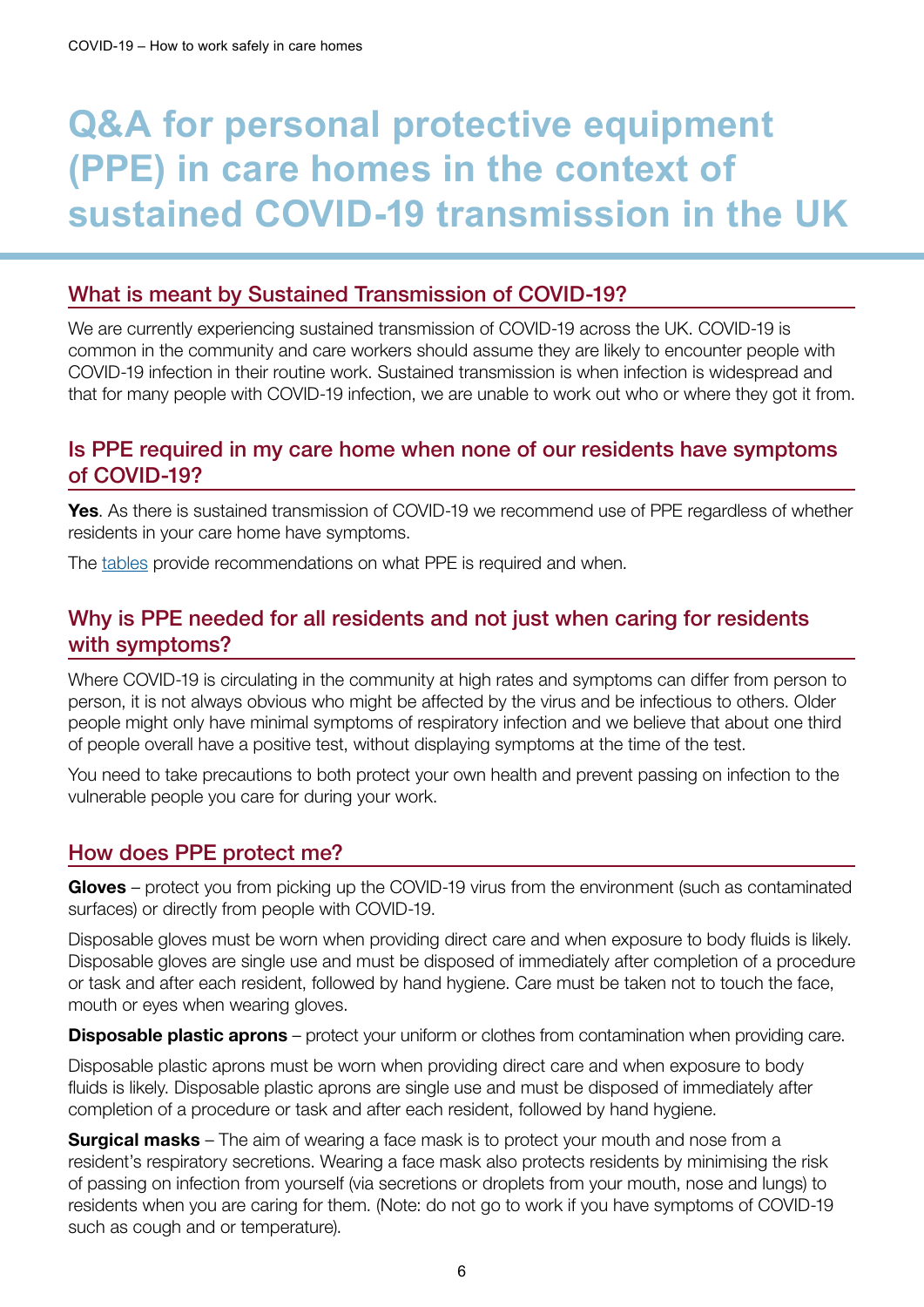Surgical masks can be used continuously while providing care, until you take a break from duties (e.g. to drink, eat, take a break from duties at your break time or at end of shift). You should not touch your face mask unless it is to put on or remove it.

Fluid repellent surgical masks (FRSM) – protect you from respiratory droplets produced by residents (e.g. when they cough or sneeze) and secretions, by providing a barrier to prevent these reaching your mouth and nose. They also protect residents from you as explained for surgical masks above. (Note: do not go to work if you have symptoms of COVID-19 such as cough and or temperature).

FRSMs can be used continuously while providing care, same as for surgical masks explained above. You should not touch your face mask unless it is to put on or remove it.

Eye protection – (e.g. reusable goggles) provides a barrier to protect your eyes from respiratory droplets produced by residents (e.g. by a repeatedly coughing resident), and from splashing of secretions (e.g. of body fluids or excretions such as vomit).

As for face masks, eye protection can be used continuously while providing care, until you need to take a break from duties. Eye protection must be decontaminated between uses.

#### Do I need to do anything else to protect myself and others in addition to wearing PPE?

Yes. PPE is only effective when combined with:

- hand hygiene (cleaning your hands regularly and appropriately)
- respiratory hygiene<https://coronavirusresources.phe.gov.uk/hand-hygiene>and avoiding touching your face with your hands
- following standard infection prevention and control precautions. [www.nice.org.uk/guidance/cg139](http://www.nice.org.uk/guidance/cg139)

Hand hygiene must be performed immediately before every episode of care and after any activity or contact that potentially results in your hands becoming contaminated. This includes the removal of personal protective equipment (PPE), equipment decontamination and waste handling. Remember do not wear nail varnish or use false nails, keep your nails short and use moisturiser after hand washing to keep the skin on your hands intact. For more information, please refer to 5 moments for hand hygiene and other handwashing best practice guides [www.who.int/gpsc/tools/5momentsHandHygiene\\_A3.pdf](www.who.int/gpsc/tools/5momentsHandHygiene_A3.pdf)

Avoid touching your mouth, nose and eyes during and between care. If you are having a drink or snack between caring for residents, make sure you practice hand hygiene both before and after you eat & drink.

You and or your manager may want to monitor your residents for symptoms. If any of your residents develop symptoms, become suddenly unwell with a cough and or temperature or you are concerned about any of them you must inform your manager immediately. Whilst you will wear PPE for all patients as per recommendations, when you know someone has symptoms it may be appropriate to visit those individuals at the end of rounds (where safe to do so) and discuss with your manager ways you might be able to minimise direct contact where practical, to further reduce risk to yourself.

#### Why are you recommending continuous use of facemasks and eye protection until my break?

There is no evidence to suggest that replacing face masks and eye protection between each resident would reduce risk of infection to you. In fact, there may be more risk to you by repeatedly changing your face mask or eye protection as this may involve touching your face unnecessarily.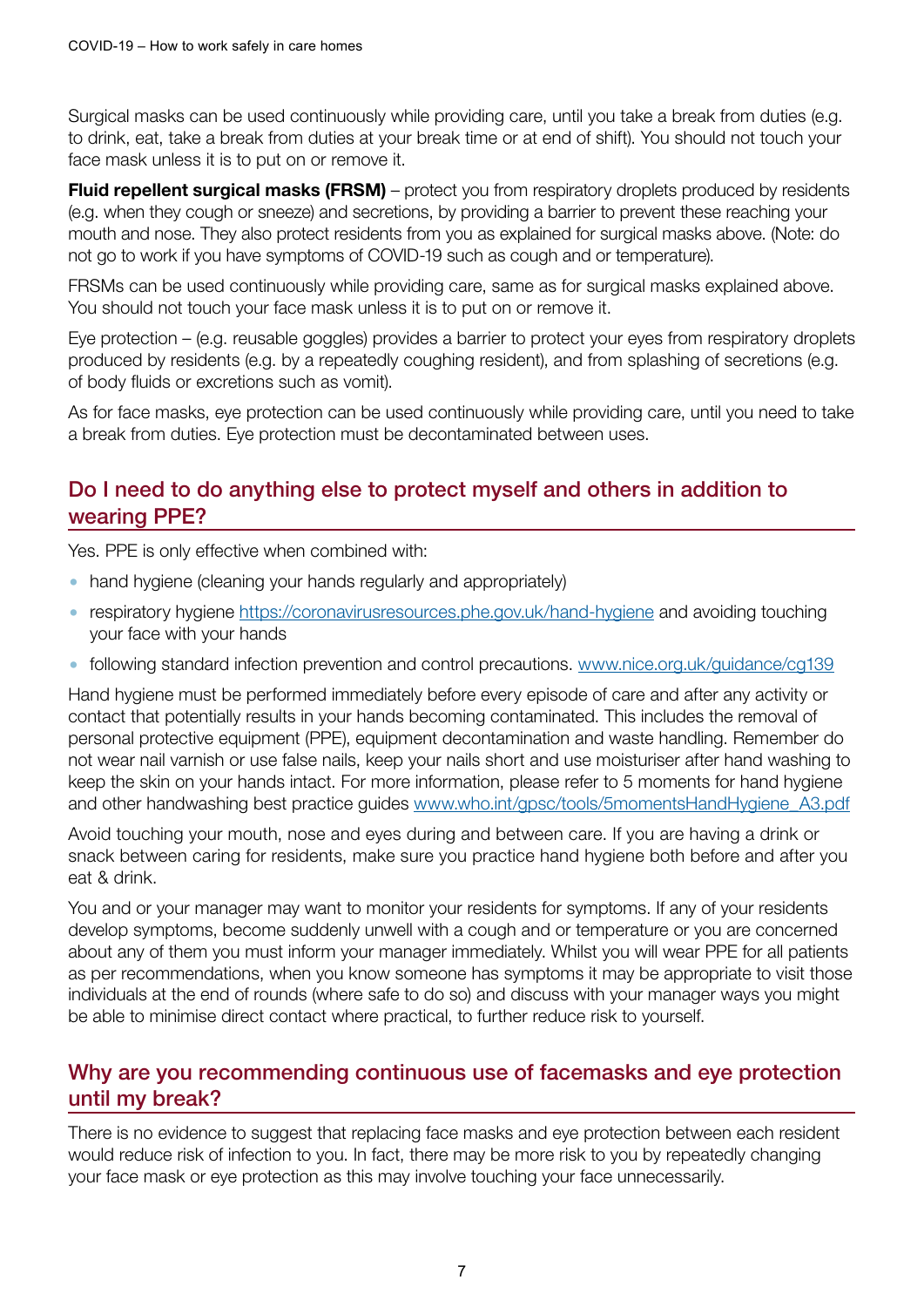We recommend you use face masks and eye protection continuously until you need to take a break or otherwise remove it (e.g. to drink, eat, at your break time or end of shift), both to reduce risk to you and to make it easier for you to conduct your usual work without unnecessary disruption.

You can wear the same face mask between residents whether or not they have symptoms of COVID-19.

When you take a break or otherwise need to, you should remove your face mask and eye protection and replace it with a new face mask for your next duty period. You must ensure your eye protection it is appropriately cleaned when you remove it/ before next use.

There may be circumstances that you would need to remove and replace your face mask or eye protection before your break or you otherwise feel you need to, as described below.

#### Are there circumstances when I should replace my facemask or eye protection before my break?

Yes. A facemask should be discarded and replaced and NOT be subject to continued use in any of the following circumstances:

- if damaged
- if soiled (e.g. with secretions, body fluids)
- if damp
- if uncomfortable
- if difficult to breathe through

Eye protection should be decontaminated after each use and NOT be subject to continued use in any of the following circumstances:

- if damaged
- if soiled (e.g. with secretions, body fluids)
- if uncomfortable

When removing and replacing PPE ensure you are 2 metres away from residents and other staff – see Donning of PPE video [www.gov.uk/government/publications/covid-19-how-to-work-safely-in-care](http://www.gov.uk/government/publications/covid-19-how-to-work-safely-in-care-homes/covid-19-putting-on-and-removing-ppe-a-guide-for-care-homes-video)[homes/covid-19-putting-on-and-removing-ppe-a-guide-for-care-homes-video](http://www.gov.uk/government/publications/covid-19-how-to-work-safely-in-care-homes/covid-19-putting-on-and-removing-ppe-a-guide-for-care-homes-video)

Facemasks can be worn for up to 8 hours.

#### Why are you not referring to a "session" in these recommendations?

In this resource, we refer to wearing masks and eye protection continuously until you take a break. The period of duty between your breaks is the equivalent to what we refer to as a "session" in the main PPE guidance [www.gov.uk/government/publications/wuhan-novel-coronavirus-infection-prevention-and](https://www.gov.uk/government/publications/wuhan-novel-coronavirus-infection-prevention-and-control/covid-19-personal-protective-equipment-ppe)[control/covid-19-personal-protective-equipment-ppe](https://www.gov.uk/government/publications/wuhan-novel-coronavirus-infection-prevention-and-control/covid-19-personal-protective-equipment-ppe)

Extra note: Where you need to remove your mask (e.g. to take a drink or eat) then you need to replace it. Do not dangle your mask or eye protection around your neck or otherwise and do not place it on a surface for later re-use.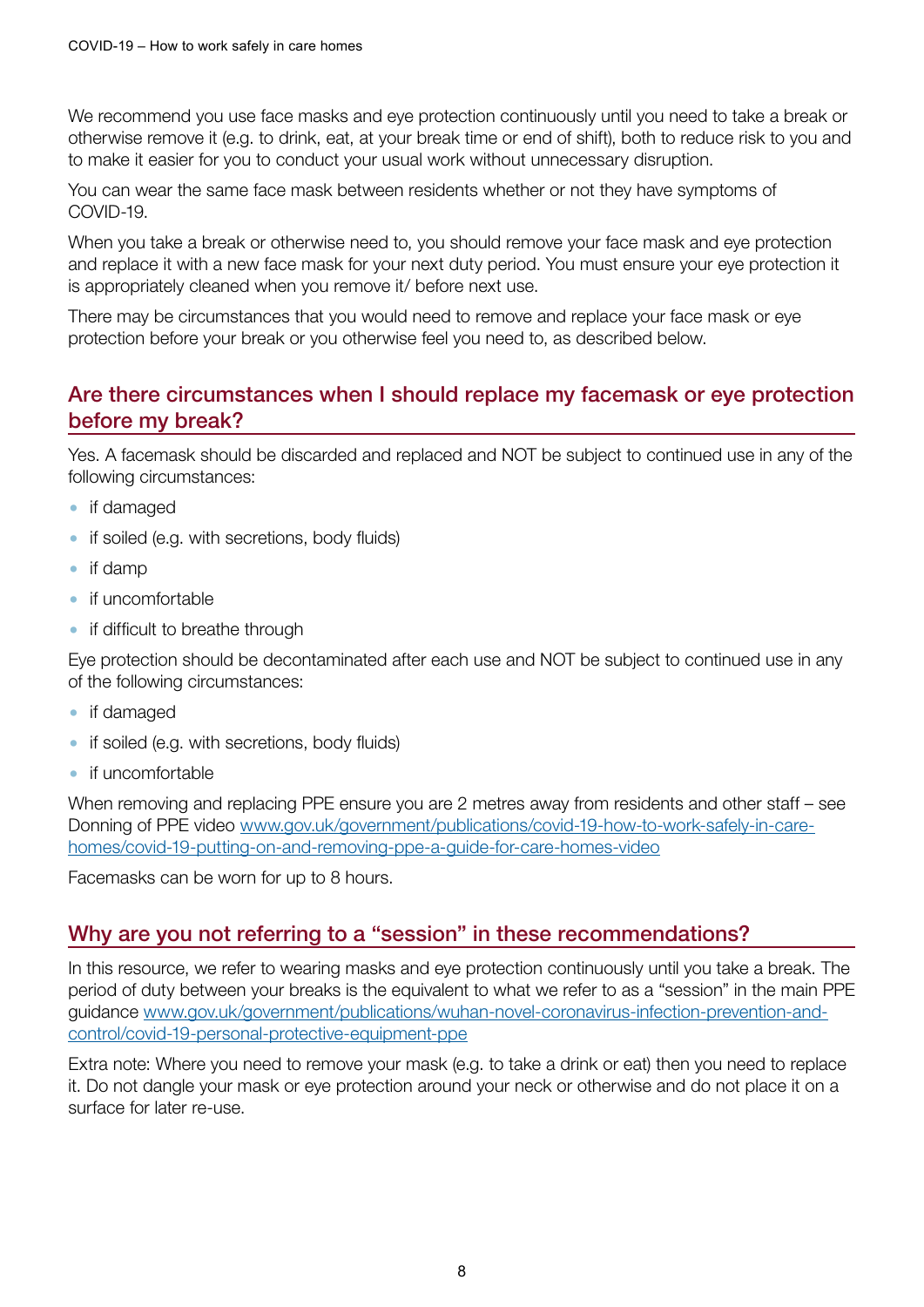#### How and where should I put on and take off PPE?

Guidance on putting on (donning) and removing (doffing) PPE can be found here: [www.gov.uk/](http://www.gov.uk/government/publications/covid-19-how-to-work-safely-in-care-homes/covid-19-putting-on-and-removing-ppe-a-guide-for-care-homes-video) [government/publications/covid-19-how-to-work-safely-in-care-homes/covid-19-putting-on-and](http://www.gov.uk/government/publications/covid-19-how-to-work-safely-in-care-homes/covid-19-putting-on-and-removing-ppe-a-guide-for-care-homes-video)[removing-ppe-a-guide-for-care-homes-video](http://www.gov.uk/government/publications/covid-19-how-to-work-safely-in-care-homes/covid-19-putting-on-and-removing-ppe-a-guide-for-care-homes-video)

You need to put on your PPE at least two metres away from the person you are caring for and any resident with a cough.

Your manager and yourself will need to decide the best place to do this in the care home e.g. have dedicated area for putting on and taking off PPE.

Similarly, you should take off PPE when at least two metres away from the resident or any person who has a cough.

#### When can I re-use PPE?

Whilst most PPE items are for once only use, certain PPE items are manufactured to be re-usable. This most commonly applies to eye/face protection items i.e. goggles or visors. Re-usable items should be clearly marked as such and identified in advance by your organisation/manager.

Re-usable PPE items may be used providing they are appropriately cleaned or stored between uses, according to the manufacturer's instructions or local infection control policy. [www.gov.uk/government/](http://www.gov.uk/government/publications/wuhan-novel-coronavirus-infection-prevention-and-control/managing-shortages-in-personal-protective-equipment-ppe) [publications/wuhan-novel-coronavirus-infection-prevention-and-control/managing-shortages-in](http://www.gov.uk/government/publications/wuhan-novel-coronavirus-infection-prevention-and-control/managing-shortages-in-personal-protective-equipment-ppe)[personal-protective-equipment-ppe](http://www.gov.uk/government/publications/wuhan-novel-coronavirus-infection-prevention-and-control/managing-shortages-in-personal-protective-equipment-ppe) Your manager will advise you where this applies.

Advice on re-use of face masks when there is shortage of PPE is provided below.

#### What should we do if we have a supply shortage of PPE and we are unable to follow this guidance?

You should inform your manager if you are concerned about shortage of PPE. Advice approved by the Health and Safety Executive on strategies for optimising the use of PPE and consideration for the re-use of PPE when in short supply may be found here: [www.gov.uk/government/publications/](http://www.gov.uk/government/publications/wuhan-novel-coronavirus-infection-prevention-and-control/managing-shortages-in-personal-protective-equipment-ppe) [wuhan-novel-coronavirus-infection-prevention-and-control/managing-shortages-in-personal-protective](http://www.gov.uk/government/publications/wuhan-novel-coronavirus-infection-prevention-and-control/managing-shortages-in-personal-protective-equipment-ppe)[equipment-ppe](http://www.gov.uk/government/publications/wuhan-novel-coronavirus-infection-prevention-and-control/managing-shortages-in-personal-protective-equipment-ppe)

The Health and Safety Executive recommends that where face masks are to be re-used you should do the following:

- carefully fold your face mask so the outside surface is folded inward and against itself to reduce likelihood of contact with the outer surface during storage
- store the folded mask between uses in a clean sealable bag/ box which is marked with your name
- practice good hand hygiene before and after removal

Re-use of gloves and aprons is not recommended in any circumstances

#### What is a risk assessment and who does this?

Risk assessment involves assessing the likelihood of encountering a person with COVID-19, considering the ways that infection might be passed on and how to prevent this with use of PPE items.

Your organisation or manager will perform a risk assessment and provide specific guidance to you as to when/ for which residents you need to wear additional items such as eye protection or fluid resistant masks instead of standard surgical masks.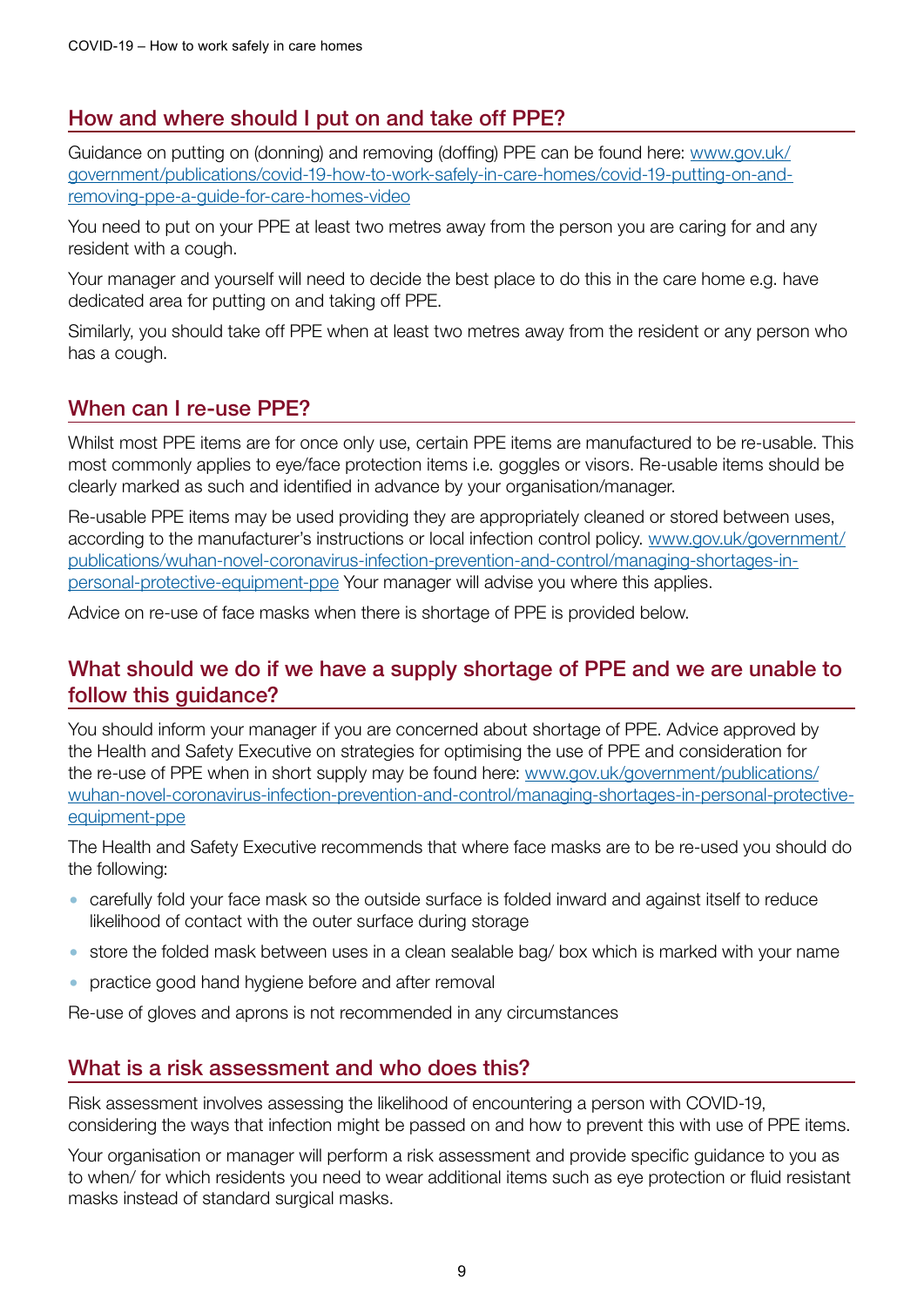So for example, your manager may instruct you to wear eye protection when you are providing direct care for a residents who are repeatedly coughing or vomiting (to protect your eyes from droplets or secretions).

Whilst risk assessment may be the responsibility of your manager or organisation, you will be involved as you see the residents and can help by telling your manager of any change in their condition.

Your manager should also help you identify any residents who are 'clinically extremely vulnerable' and 'shielding' as explained further below.

You may wish to discuss situations which you are unsure about with your manager.

#### How will I know if any of my residents are "shielding" and are "clinically extremely vulnerable from COVID-19" and what do I need to do?

Individuals with certain serious health conditions (such as those with some types of cancer, lung diseases and with suppressed immune systems) are considered extremely vulnerable and if they caught COVID-19 it may cause serious illness and or death. Shielding is a measure to protect people who are extremely vulnerable by minimising all interaction between them and others.

Your organisation must identify which of your residents are in the clinically extremely vulnerable group and require shielding so you would not be expected to make an assessment yourself. However, you should make sure you know which of your residents are in this category.

As a minimum, residents in the extremely vulnerable group should be separated from others (e.g. reside in a single room).

If you have any concerns about whether your residents should belong to this group then you should discuss with your manager.

It is important that when providing care to a resident considered clinically extremely vulnerable from COVID-19 that you wear PPE including as a minimum, a disposable plastic apron, a surgical mask and disposable gloves; and practice excellent hand hygiene to minimise risk of infection'. In practice, there is very little difference in PPE guidance between providing care to a resident in the extremely vulnerable group and others though the primary purpose in this case is to protect the vulnerable resident. For protection of a resident considered clinically extremely vulnerable from COVID-19 the surgical mask does not need to be fluid-repellent, however, we are recommending use of fluid-repellent surgical masks for direct care for all residents to additionally protect you ([tables](#page-2-0)).

Further information on shielding and this group can be found here [www.gov.uk/government/](http://www.gov.uk/government/publications/guidance-on-shielding-and-protecting-extremely-vulnerable-persons-from-covid-19) [publications/guidance-on-shielding-and-protecting-extremely-vulnerable-persons-from-covid-19](http://www.gov.uk/government/publications/guidance-on-shielding-and-protecting-extremely-vulnerable-persons-from-covid-19)

#### What is an aerosol generating procedure and when might this be relevant in a care home?

In care homes, it is unusual to undertake aerosol generating procedures (AGPs), although some delivering complex care may do so.

AGPs include open suctioning of airways when caring for residents with tracheostomies. AGP precautions are also required for residents who are receiving ventilatory support such as CPAP.

Your organisation/manager will inform you if AGPs are relevant to you and will instruct you if any additional precautions are required. Further information on AGPs can be found here [www.gov.](http://www.gov.uk/government/publications/covid-19-personal-protective-equipment-use-for-aerosol-generating-procedures) [uk/government/publications/covid-19-personal-protective-equipment-use-for-aerosol-generating](http://www.gov.uk/government/publications/covid-19-personal-protective-equipment-use-for-aerosol-generating-procedures)[procedures](http://www.gov.uk/government/publications/covid-19-personal-protective-equipment-use-for-aerosol-generating-procedures)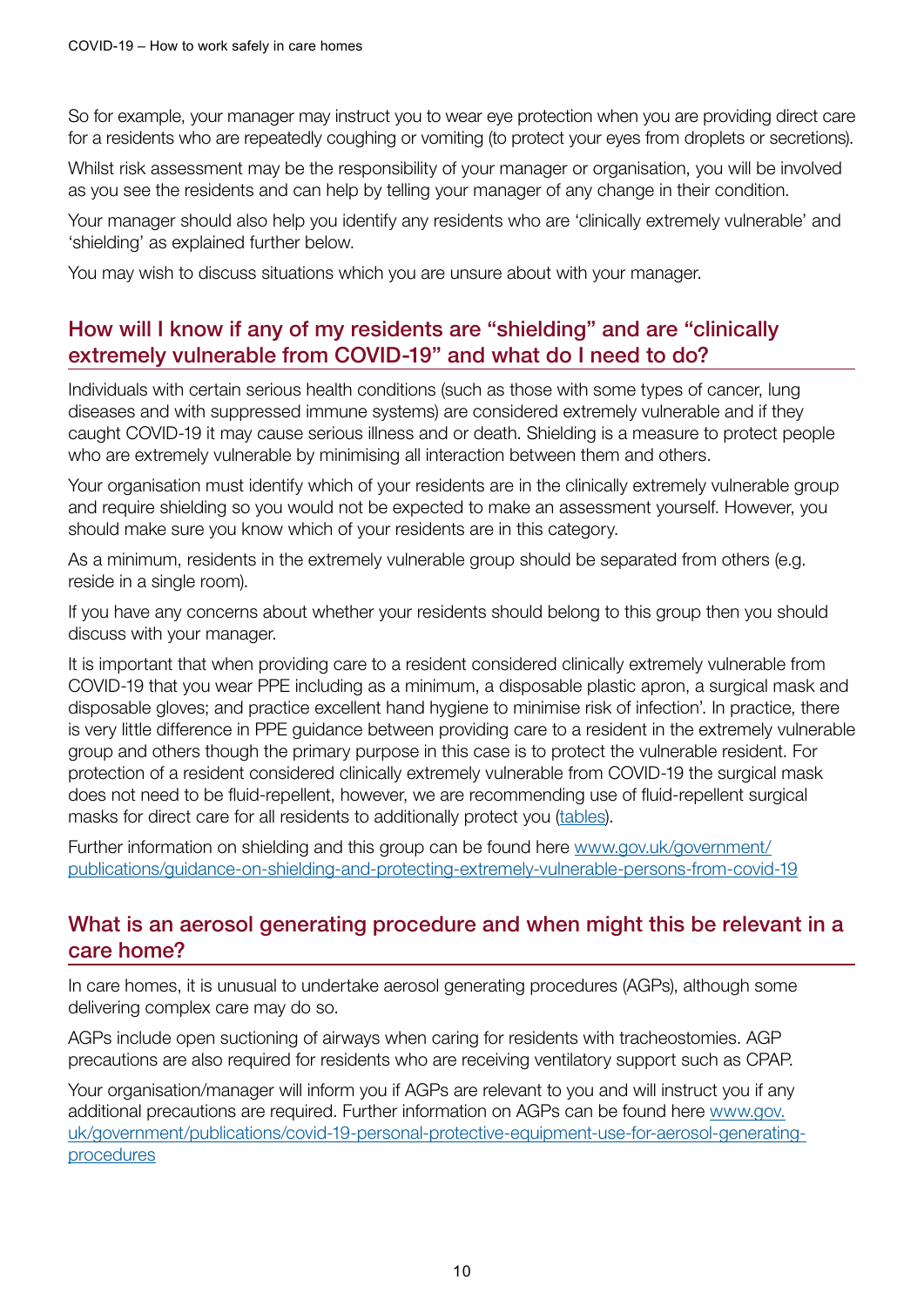#### Can I use a homemade face mask or cloth mask?

There is not sufficient evidence to recommend use of homemade face masks or cloth masks for delivering health and care activities.

#### Should I wear an apron that protects my sleeves?

It is not necessary to wear an apron that protects your sleeves, but you should clean your forearms when you clean your hands.

#### What should we do when we are caring for someone who has previously tested positive for COVID-19?

The same PPE recommendations apply for direct care regardless of whether residents have tested positive or not for COVID-19.